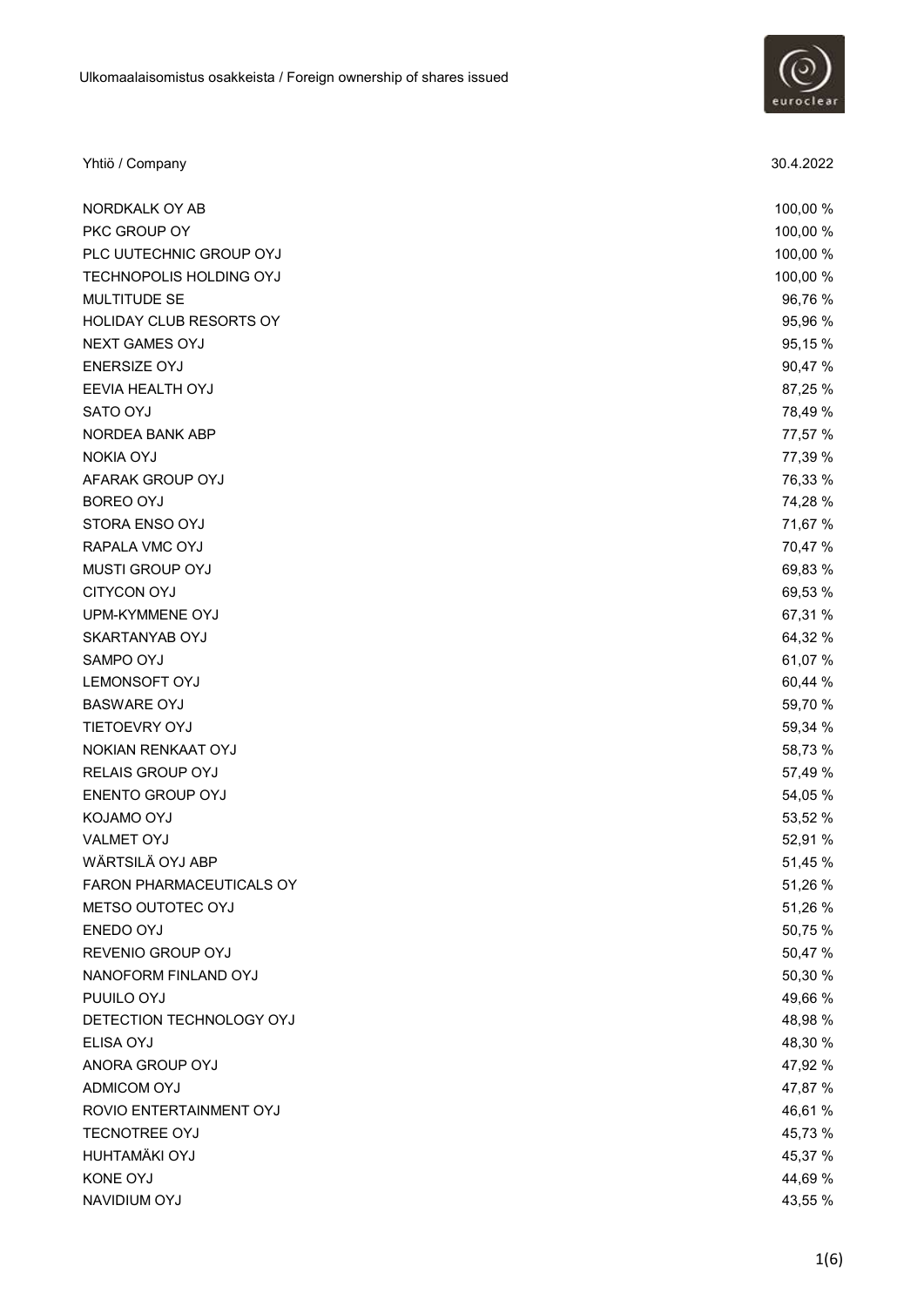

| Yhtiö / Company                        | 30.4.2022 |
|----------------------------------------|-----------|
| OPTOMED OYJ                            | 42,60 %   |
| NITRO GAMES OYJ                        | 42,22 %   |
| <b>KESKO OYJ</b>                       | 40,07%    |
| ORION OYJ                              | 39,99 %   |
| <b>HARVIA OYJ</b>                      | 39,90 %   |
| <b>NESTE OYJ</b>                       | 38,74 %   |
| <b>SSH COMMUNICATIONS SECURITY OYJ</b> | 37,74 %   |
| KONECRANES ABP                         | 36,90 %   |
| EQ OYJ                                 | 36,55 %   |
| SAVOSOLAR OYJ                          | 36,22 %   |
| ZORA BIOSCIENCES OY                    | 34,88 %   |
| <b>FONDIA OYJ</b>                      | 34,87 %   |
| <b>BIOHIT OYJ</b>                      | 34,33 %   |
| SITOWISE GROUP OYJ                     | 34,31 %   |
| <b>TAMTURBO OYJ</b>                    | 33,72 %   |
| AIFORIA TECHNOLOGIES OYJ               | 33,71 %   |
| SIEVI CAPITAL OYJ                      | 33,05 %   |
| <b>LEADDESK OYJ</b>                    | 32,60 %   |
| <b>CAVERION OYJ</b>                    | 30,32 %   |
| <b>KEMIRA OYJ</b>                      | 29,87 %   |
| SPINNOVA OYJ                           | 29,20 %   |
| TERVEYSTALO OYJ                        | 29,09 %   |
| QT GROUP OYJ                           | 28,64 %   |
| OUTOKUMPU OYJ                          | 28,59 %   |
| <b>GLASTON OYJ ABP</b>                 | 28,54 %   |
| <b>UPONOR OYJ</b>                      | 28,34 %   |
| REMEDY ENTERTAINMENT OYJ               | 28,29 %   |
| CARGOTEC OYJ                           | 28,08 %   |
| FORTUM OYJ                             | 27,91 %   |
| <b>INCAP OYJ</b>                       | 27,68 %   |
| TALENOM OYJ                            | 26,74 %   |
| <b>VIKING LINE ABP</b>                 | 26,64 %   |
| KAMUX OYJ                              | 26,49 %   |
| EFECTE OYJ                             | 26,47 %   |
| SUOMINEN OYJ                           | 26,08 %   |
| HERANTIS PHARMA OYJ                    | 25,84 %   |
| ENERSENSE INTERNATIONAL OYJ            | 25,14 %   |
| CITYVARASTO OYJ                        | 24,85 %   |
| <b>FIFAX ABP</b>                       | 24,76 %   |
| <b>TOKMANNI GROUP OYJ</b>              | 24,04 %   |
| EUROEAT OY                             | 23,35 %   |
| <b>YIT OYJ</b>                         | 22,96 %   |
| NIGHTINGALE HEALTH OYJ                 | 22,86 %   |
| <b>BETOLAR OYJ</b>                     | 22,46 %   |
| <b>OLVI OYJ</b>                        | 21,45 %   |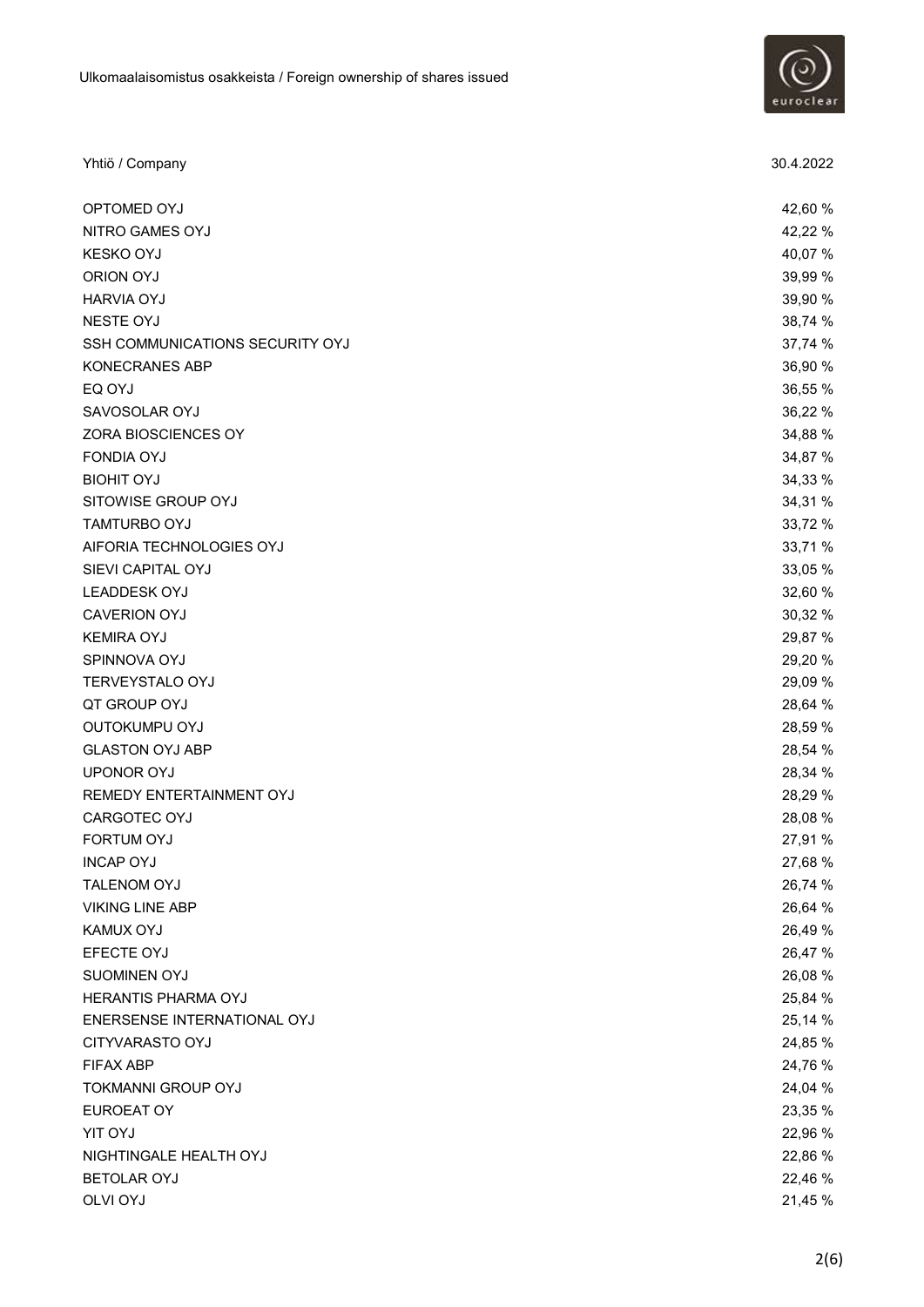

| Yhtiö / Company                | 30.4.2022 |
|--------------------------------|-----------|
| DUELL OYJ                      | 21,27 %   |
| STOCKMANN OYJ ABP              | 21,01 %   |
| <b>VAISALA OYJ</b>             | 20,58 %   |
| EXEL COMPOSITES OYJ            | 19,99 %   |
| <b>HEEROS OYJ</b>              | 19,63 %   |
| SRV YHTIÖT OYJ                 | 19,24 %   |
| ANTTI AHLSTRÖM PERILLISET OY   | 18,88 %   |
| BUDDY HEALTHCARE LTD OY        | 18,87 %   |
| <b>GOFORE OYJ</b>              | 18,64 %   |
| EAB GROUP OYJ                  | 18,12 %   |
| RAISIO OYJ                     | 18,04 %   |
| <b>MARIMEKKO OYJ</b>           | 17,67 %   |
| ÅLANDSBANKEN ABP               | 17,11 %   |
| AHLSTRÖM CAPITAL OY            | 16,99 %   |
| WITHSECURE OYJ                 | 16,81 %   |
| SIILI SOLUTIONS OYJ            | 16,53 %   |
| ANALYSE2 OYJ                   | 16,38 %   |
| <b>CONSTI OYJ</b>              | 15,45 %   |
| ALANDIA FÖRSÄKRING ABP         | 15,45 %   |
| MODULIGHT OYJ                  | 15,31 %   |
| <b>AVIDLY OYJ</b>              | 15,17 %   |
| <b>NEXSTIM OYJ</b>             | 14,99 %   |
| SANOMA OYJ                     | 14,51 %   |
| ORIOLA OYJ                     | 14,41 %   |
| <b>HKSCAN OYJ</b>              | 14,25 %   |
| METSÄ BOARD OYJ                | 13,39 %   |
| <b>TOSIBOX OY</b>              | 12,27 %   |
| LIVRÄNTEANSTALTEN HEREDITAS AB | 12,01 %   |
| <b>INGMAN GROUP OY AB</b>      | 11,36 %   |
| QPR SOFTWARE OYJ               | 11,29 %   |
| DIGITALIST GROUP OYJ           | 10,83 %   |
| VERKKOKAUPPA.COM OYJ           | 10,77 %   |
| BRAVEDO OY                     | 10,18 %   |
| LIFELINE SPAC I OYJ            | 9,77 %    |
| <b>SAGA FURS OYJ</b>           | 9,64 %    |
| ORTHEX OYJ                     | 9,14 %    |
| <b>EEZY OYJ</b>                | 8,96 %    |
| AKTIA BANK ABP                 | 8,89 %    |
| <b>RUSH FACTORY OYJ</b>        | 8,86 %    |
| SOLWERS OYJ                    | 8,67 %    |
| LASSILA & TIKANOJA OYJ         | 8,46 %    |
| LOUDSPRING OYJ                 | 8,41 %    |
| <b>TAALERI OYJ</b>             | 7,97 %    |
| <b>ROBIT OYJ</b>               | 7,71 %    |
| DIGITAL WORKFORCE SERVICES OYJ | 7,67 %    |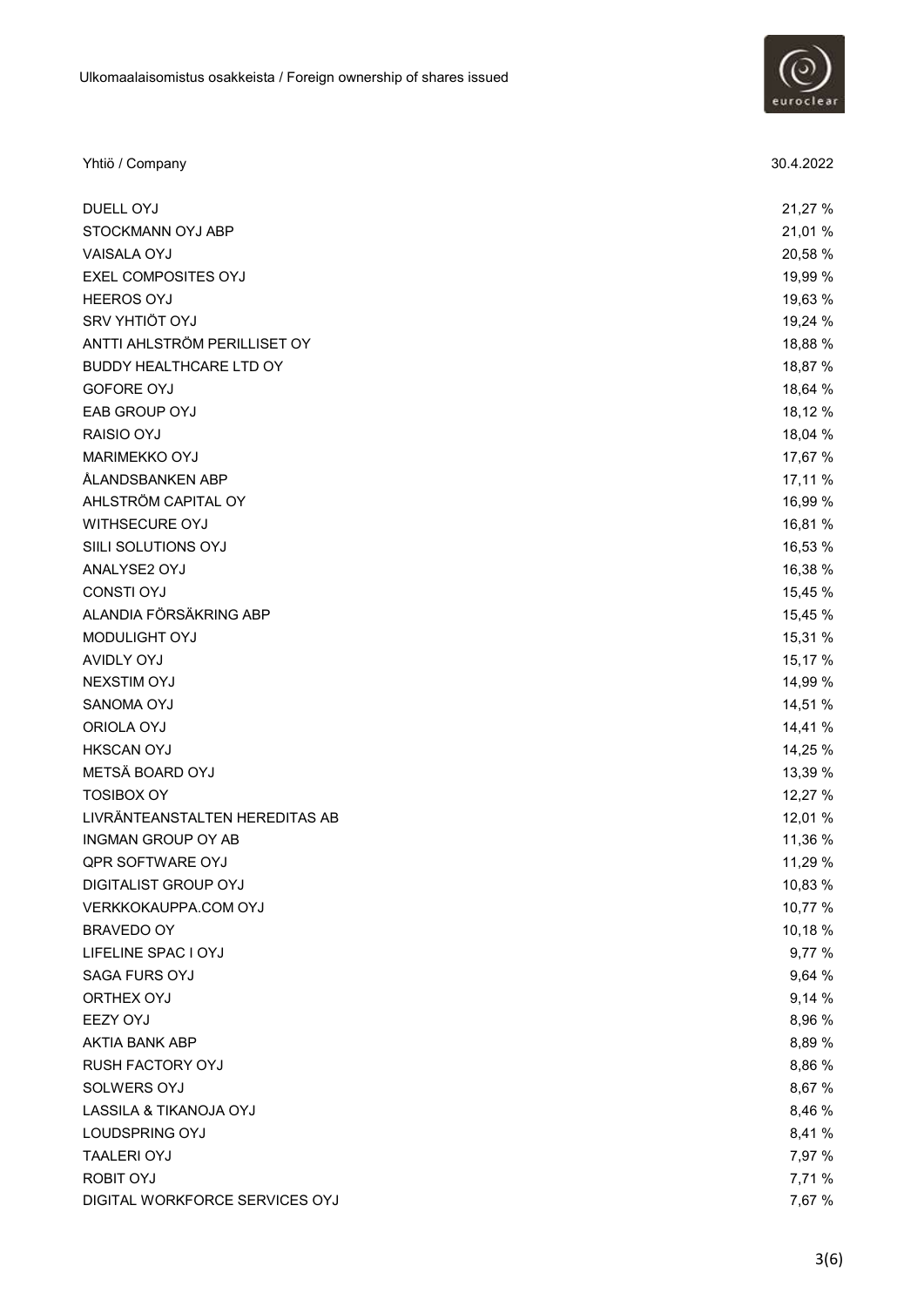

| Yhtiö / Company                    | 30.4.2022 |
|------------------------------------|-----------|
| REDERIAKTIEBOLAGET ECKERÖ          | 7,57 %    |
| PURMO GROUP OYJ                    | 7,53 %    |
| UNITED BANKERS OYJ                 | 7,51 %    |
| 3STEP IT GROUP OY                  | 7,41 %    |
| <b>INNOFACTOR OYJ</b>              | 7,05 %    |
| <b>DESENTUM OY</b>                 | 6,78 %    |
| ALMA MEDIA OYJ                     | 5,96 %    |
| <b>BIORETEC OY</b>                 | 5,85 %    |
| <b>FINNAIR OYJ</b>                 | 5,64 %    |
| <b>ATRIA OYJ</b>                   | 5,40 %    |
| YEPZON OY                          | 5,31 %    |
| MERUS POWER OYJ                    | 5,28 %    |
| MARE INVEST AB                     | 5,27 %    |
| OMA SÄÄSTÖPANKKI OYJ               | 5,20 %    |
| <b>FISKARS OYJ ABP</b>             | 4,87 %    |
| SOLTEQ OYJ                         | 4,60 %    |
| <b>CAPMAN OYJ</b>                  | 4,46 %    |
| SOPRANO OYJ                        | 4,44 %    |
| DOVRE GROUP OYJ                    | 4,43 %    |
| VALOE OYJ                          | 4,36 %    |
| PONSSE OYJ                         | 4,26 %    |
| LAMOR CORPORATION OYJ              | 3,87 %    |
| <b>SCANFIL OYJ</b>                 | 3,84 %    |
| ASPO OYJ                           | 3,75 %    |
| PIHLAJALINNA OYJ                   | 3,56 %    |
| <b>DIGIA OYJ</b>                   | 3,40 %    |
| <b>L-FASHION GROUP OY</b>          | 3,40 %    |
| <b>BITTIUM OYJ</b>                 | 3,40 %    |
| TELESTE OYJ                        | 3,37 %    |
| WULFF-YHTIÖT OYJ                   | 3,35 %    |
| HONKARAKENNE OYJ                   | 3,20 %    |
| BBS-BIOACTIVE BONE SUBSTITUTES OYJ | 3,20 %    |
| NIXU OYJ                           | 3,01 %    |
| ILKKA-YHTYMÄ OYJ                   | 3,00 %    |
| APETIT OYJ                         | 2,90 %    |
| ETTEPLAN OYJ                       | 2,76 %    |
| ADMINISTER OYJ                     | 2,61%     |
| SCHILDTS & SÖDERSTRÖMS AB          | 2,61%     |
| EVLI OYJ                           | 2,58 %    |
| FELLOW PANKKI OYJ                  | 2,50 %    |
| <b>COMPONENTA OYJ</b>              | 2,48 %    |
| ALEXANDRIA PANKKIIRILIIKE OYJ      | 2,34 %    |
| PAULIG OY                          | 2,26 %    |
| RAUTE OYJ                          | 2,26 %    |
| WITTED MEGACORP OYJ                | 2,21 %    |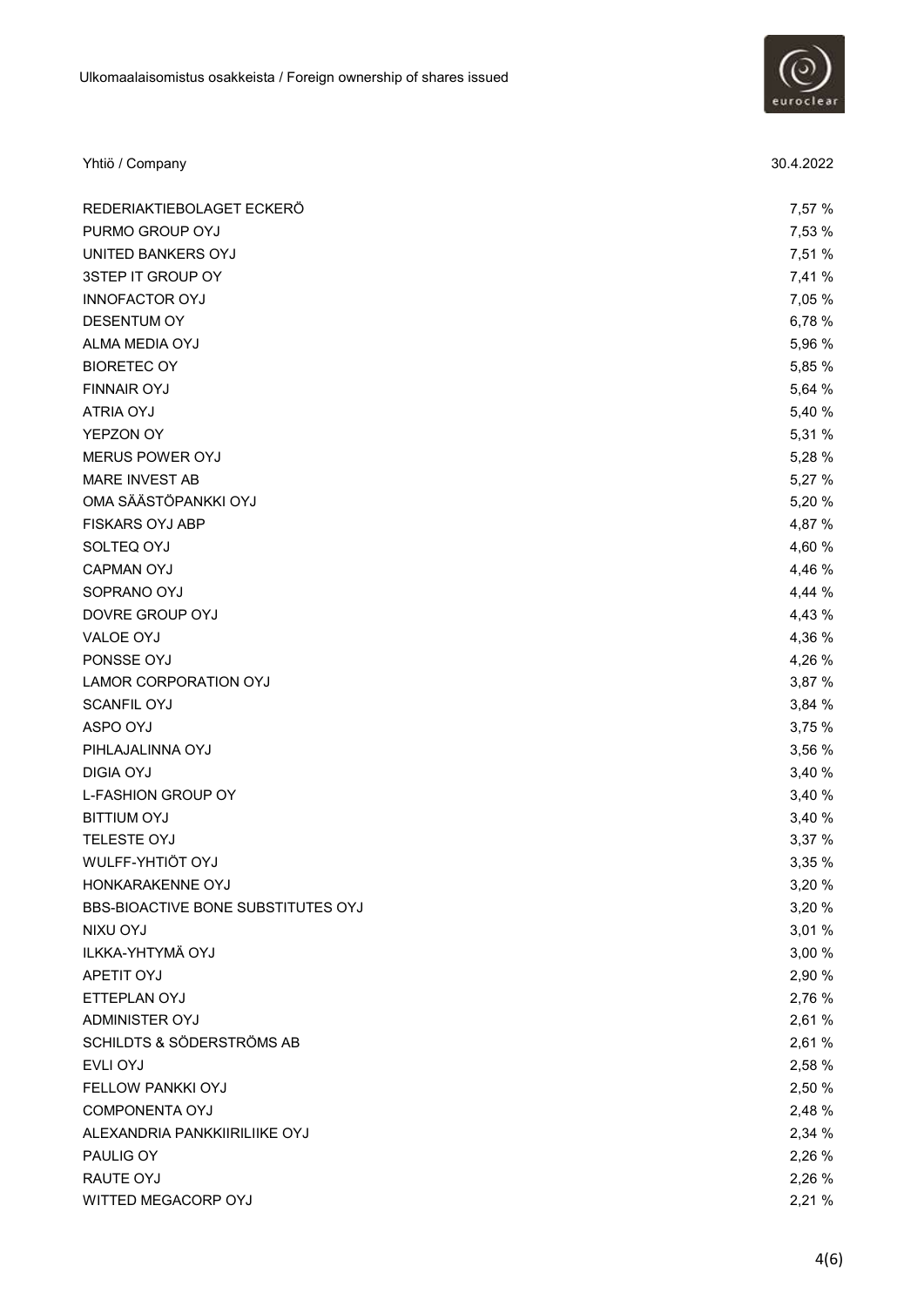

| Yhtiö / Company                     | 30.4.2022 |
|-------------------------------------|-----------|
| <b>KEMPOWER OYJ</b>                 | 2,20 %    |
| MARIEHAMNS TELEFON AB               | 2,18 %    |
| <b>TULIKIVI OYJ</b>                 | 2,12 %    |
| SUOMEN ENERGIANEUVONTA OYJ          | 2,05 %    |
| ASPOCOMP GROUP OYJ                  | 2,04 %    |
| NOHO PARTNERS OYJ                   | 1,98 %    |
| PROVENTIA GROUP OYJ                 | 1,93 %    |
| OVARO KIINTEISTÖSIJOITUS OYJ        | 1,78 %    |
| <b>FODELIA OYJ</b>                  | 1,78 %    |
| <b>LINKKER OY</b>                   | 1,77 %    |
| OY SHAMAN SPIRITS LTD               | 1,72 %    |
| LEHTO GROUP OYJ                     | 1,71 %    |
| OY G.W. SOHLBERG AB                 | 1,67 %    |
| <b>BILOT OYJ</b>                    | 1,65 %    |
| TITANIUM OYJ                        | 1,63 %    |
| SILTARAHA OY                        | 1,60 %    |
| <b>VINCIT OYJ</b>                   | 1,58 %    |
| OY THE ENGLISH TEAROOM AB           | 1,58 %    |
| MARTELA OYJ                         | 1,54 %    |
| <b>VIAFIN SERVICE OYJ</b>           | 1,45 %    |
| NSW GLOBAL OY                       | 1,41 %    |
| NURMINEN LOGISTICS OYJ              | 1,41 %    |
| <b>KREATE GROUP OYJ</b>             | 1,09 %    |
| KESKISUOMALAINEN OYJ                | 1,00 %    |
| ENFO OYJ                            | 0,91%     |
| <b>TRAINERS' HOUSE OYJ</b>          | 0,83 %    |
| <b>KESLA OYJ</b>                    | 0,83 %    |
| <b>INVESTDECK OY</b>                | 0,76 %    |
| ÅLANDS TIDNINGS-TRYCKERI AKTIEBOLAG | 0,74 %    |
| PROTECTPIPE OY                      | 0,68 %    |
| <b>INTERAVANTI OYJ</b>              | 0,66 %    |
| PIIPPO OYJ                          | 0,66 %    |
| ELECSTER OYJ                        | 0,62 %    |
| NETLED OY                           | 0,53 %    |
| REKA INDUSTRIAL OYJ                 | 0,51 %    |
| <b>BARONA OY</b>                    | 0,49 %    |
| PANOSTAJA OYJ                       | 0,40 %    |
| <b>INDERES OYJ</b>                  | 0,38 %    |
| TOIVO GROUP OYJ                     | 0,31 %    |
| NETUM GROUP OYJ                     | 0,28 %    |
| FINLANDIA GROUP OYJ                 | 0,24 %    |
| NORRHYDRO GROUP OYJ                 | 0,23 %    |
| <b>INVESTORS HOUSE OYJ</b>          | 0,22 %    |
| <b>FINDA OY</b>                     | 0,22 %    |
| OSUUSKUNTA KPY                      | 0,20 %    |